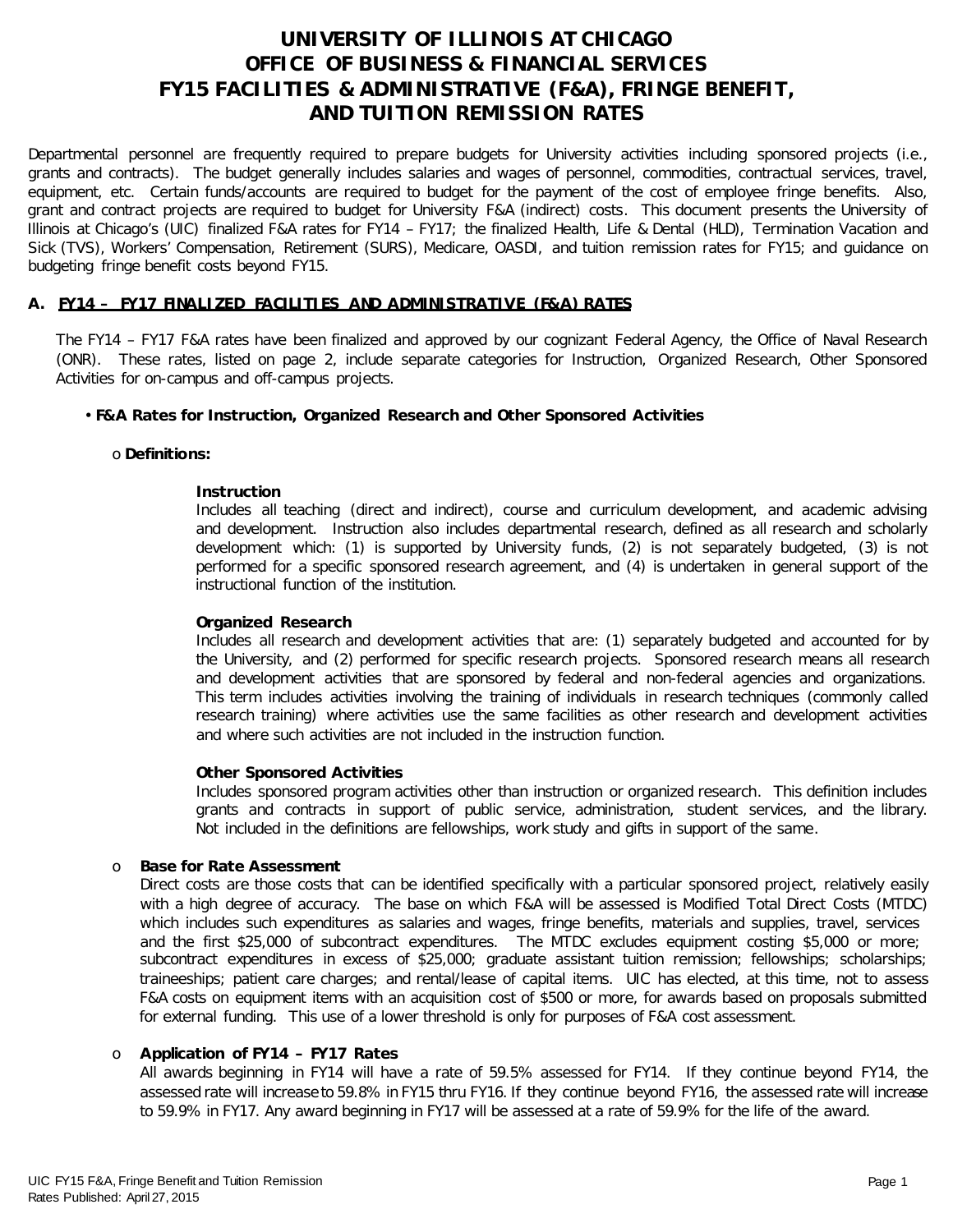### o **Continuing Projects**

Under federal guidelines, rates and bases should continue for the life of the project until a competing renewal is submitted. Therefore, the University will honor the rates in place for continuing projects. Proposals for noncompeting continuations, incremental funding and budget amendments for previously awarded federal projects should use the rates specified in the original award document.

## o **Use of On-/Off-Campus Rate**

The on-campus rate should be used for proposals where all work is done using University facilities. The On-Campus rate is to be assessed except when a portion of the sponsored agreement is performed at an off-campus site. The criteria for utilization of the off-campus rate consists of all of the following: (a) performance at the offcampus site must be on a continuous basis; intermittent performance is not sufficient; (b) the University personnel working or engaged on the project must be physically located at an off-campus site; and (c) the offcampus performance must be of sufficient duration; normally a full semester, summer term or period of performance of the sponsored agreement. The space on the South Campus and at 2242 W Harrison that the University leases to UIC departments is considered off-campus. The off-campus rate will be used for the offcampus portion of the work on a sponsored agreement.

Off-campus costs may include costs incurred at the off-campus site for salaries, related benefits, supplies, utility costs, rent, local travel and other similar costs, which are treated as direct. Travel to and from an off-campus site is considered an off-campus cost.

| <b>Chicago Campus Facilities and Administrative (F&amp;A) Rates</b> |             |             |             |             |  |  |  |
|---------------------------------------------------------------------|-------------|-------------|-------------|-------------|--|--|--|
| Finalized FY14 - FY17 Rates                                         | <b>FY14</b> | <b>FY15</b> | <b>FY16</b> | <b>FY17</b> |  |  |  |
| Instruction                                                         | 42.4%       | 42.4%       | 42.4%       | 42.4%       |  |  |  |
| Organized Research                                                  | 59.5%       | 59.8%       | 59.8%       | 59.9%       |  |  |  |
| Other Sponsored Activities                                          | 36.0%       | 36.0%       | 36.0%       | 36.0%       |  |  |  |
| All Off-Campus Awards (Instruction, Organized Research, Other       | 26.0%       | 26.0%       | 26.0%       | 26.0%       |  |  |  |
| Sponsored                                                           |             |             |             |             |  |  |  |

#### • **F&A Rates for Clinical Drug Trials**

#### o **Definition**

These include studies performed for private sponsors which involve human subjects in drug protocols.

#### o **Base for Rate Assessment**

The base for rate assessment is total direct costs. Total direct costs include all costs charged to a sponsored program account, excluding indirect costs, costs of education allowance and administrative allowances.

#### o **FY15 F&A Rate for Clinical Drug Trials**

Clinical drug trials are assessed at a rate of 25.0%. This rate was established during Fiscal Year 1994 for nonfederally funded clinical drug studies and is applied to Total Direct Costs (TDC).

#### **B. FY15 GRADUA TE ASSISTANT TUITION REMISSION RATE (SPONSORED ACCOUNTS)**

The Fiscal Year 2015 graduate assistant tuition remission rate will remain 42%. Salaries of graduate assistants with tuition and fee waivers are the base for the assessment of the tuition remission rate. This rate is applied to all GA/RA/TAs working on sponsored programs. Please note that the campus also assesses a "GA tuition remission benefit cost" charge on non-sponsored accounts. More information on this charge is available here: [Memo on Tuition Remission for Graduate](https://www.obfs.uillinois.edu/common/pages/DisplayFile.aspx?itemId=436386) Assistants.

#### **C. FY15 FRINGE BENEFITS RATES (FINALIZED)**

Fringe benefit rates are updated annually and audited and approved by the Federal government near the beginning of each fiscal year. Unlike facilities and administrative cost rates, changes in fringe benefit rates are assessed immediately when they become effective, even if the budgeted rates are different. The UIC FY15 Fringe Benefit rates included in the table on pages 3 and 4 are effective July 1, 2014 with BW 15 and MN 8 pay periods (with the exception of Retirement, which is effective with BW 14 and MN 7). The Health, Life & Dental (HLD), Termination Vacation and Sick (TVS), Workers' Compensation, Retirement (SURS), Medicare, and OASDI rates are finalized. Please refer to [Nessie](http://nessie.uihr.uillinois.edu/cf/benefits/) for detailed information on State of Illinois Plans, Eligibility for State Benefit Plans, and Part-Time Insurance Eligibility for additional fringe benefit eligibility information. Refer to [Substantial Presence f](http://www.uic.edu/com/gme/rpm_comp___benefits.htm#real_substantial_pres)or additional fringe benefit information related to residents on J-1, J-2, F-1 and F-2 visas.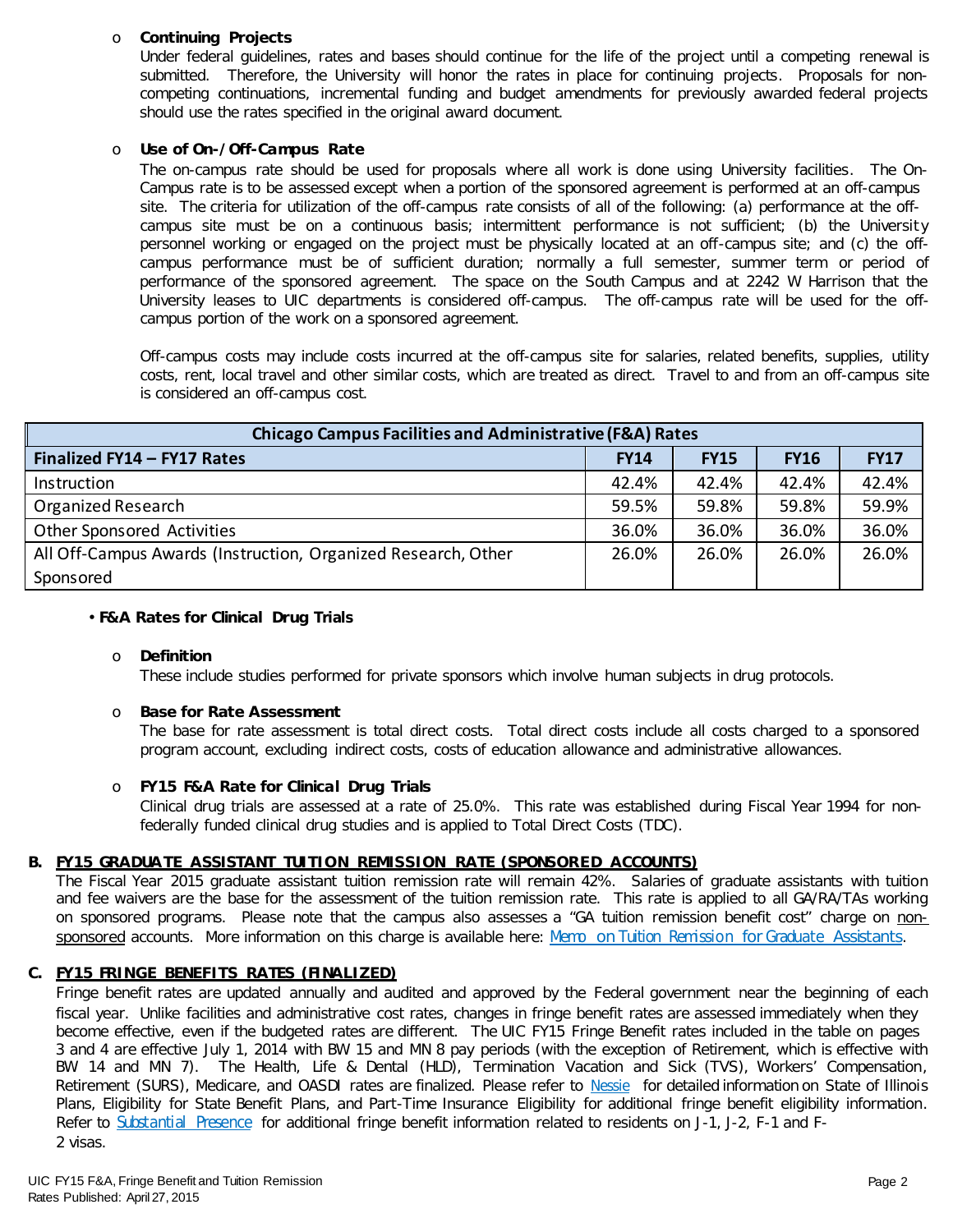The following 2 charts detail the fringe benefit costs by appointment type. The first chart below, details fringe benefit charges to sponsored accounts. The second chart on the following page details fringe benefit charges to non-sponsored accounts. The primary differences between the 2 charts are highlighted in yellow on each chart.

# **CHICA GO CAMPUS FY15 FINAL FRINGE BENEFIT RATES APPLICABLE TO SPONSORED PROJECTS**

This Chart Details Fringe Benefit Rates for Appointments Commonly Charged to Sponsored Projects; It is for Budgeting Purposes and is Not Intended to be Used as a Basis for Determining Benefits Eligibility\*

| Appointment                                                                                                   | <b>Total Fringe</b><br><b>Benefits Rate</b> | <b>Finalized</b><br><b>Retirement</b><br>$(SURS)$ ** | <b>Finalized</b><br>Health, Life<br>& Dental | <b>Finalized</b><br>Workers'<br>Compt | <b>Finalized</b><br>Term.<br>Vacation/Sick | <b>Finalized</b><br>Medicare‡ | <b>Finalized</b><br><b>OASDI</b> |
|---------------------------------------------------------------------------------------------------------------|---------------------------------------------|------------------------------------------------------|----------------------------------------------|---------------------------------------|--------------------------------------------|-------------------------------|----------------------------------|
| Academic and Non-Academic Employees<br>Eligible for SURS and Insurance*                                       | 37.73%                                      | 11.71%                                               | 23.51%                                       | 0.01%                                 | $1.05\%$                                   | 1.45%                         |                                  |
| Academic and Non-Academic Employees<br>Eligible for SURS, but Ineligible for Insurance*                       | 14.22%                                      | 11.71%                                               |                                              | 0.01%                                 | $1.05\%$                                   | 1.45%                         |                                  |
| Hourly Student Employees Enrolled 6 hours or More (Fall / Spring)<br>Or Enrolled 3 hours or More (Summer)     | 0.01%                                       |                                                      |                                              | 0.01%                                 |                                            |                               |                                  |
| Hourly Student Employees Enrolled Less Than 6 hours (Fall / Spring)<br>Or Enrolled Less Than 3 hours (Summer) | 7.66%                                       |                                                      |                                              | 0.01%                                 |                                            | 1.45%                         | 6.20%                            |
| GA/RA/TAs Enrolled 6 hours or More (Fall / Spring)<br>Or Enrolled 3 hours or More (Summer)                    | 2.64%                                       |                                                      | 2.63%                                        | 0.01%                                 |                                            |                               |                                  |
| GA/RA/TAs Enrolled Less Than 6 hours (Fall / Spring)<br>Or Enrolled Less Than 3 hours (Summer)                | <b>10.29%</b>                               |                                                      | 2.63%                                        | 0.01%                                 |                                            | 1.45%                         | 6.20%                            |
| <b>Hospital Residents</b>                                                                                     | 36.67%                                      | 11.71%                                               | 23.51%                                       |                                       |                                            | 1.45%                         |                                  |
| Academic and Non-Academic Employees<br>Ineligible for SURS and Insurance*                                     | 7.66%                                       |                                                      |                                              | 0.01%                                 |                                            | 1.45%                         | $6.20\%$                         |

Research Associates receive fringe benefits that are consistent with their appointment type, detailed above.

Retired employees who are rehired by the University are assessed for Term. Vacation and Sick (1.05%), Medicare (1.45%) and Workers' Comp (0.01%).

Fellowships are not assessed fringe benefits.

\*Please refer to th[e Nessie](http://nessie.uihr.uillinois.edu/cf/benefits/) for detailed information on State of Illinois Plans, Eligibility for State Benefit Plans, and Part-Time Insurance Eligibility.

\*\* For employees who have elected the self-managed plan, the actual rate of 7.6% will be charged.

\*\* The current annual compensation limit for SURS is \$260,000 (for participants certified on or after July 1, 1996) and \$110,631.26 for new employees hired as of January 1, 2011.

† For Auxiliary Services, the Worker's Compensation rate is 0.50%.

‡This chart includes a Medicare charge for employees hired after 4/1/86. There are no Medicare charges for employees hired before that date.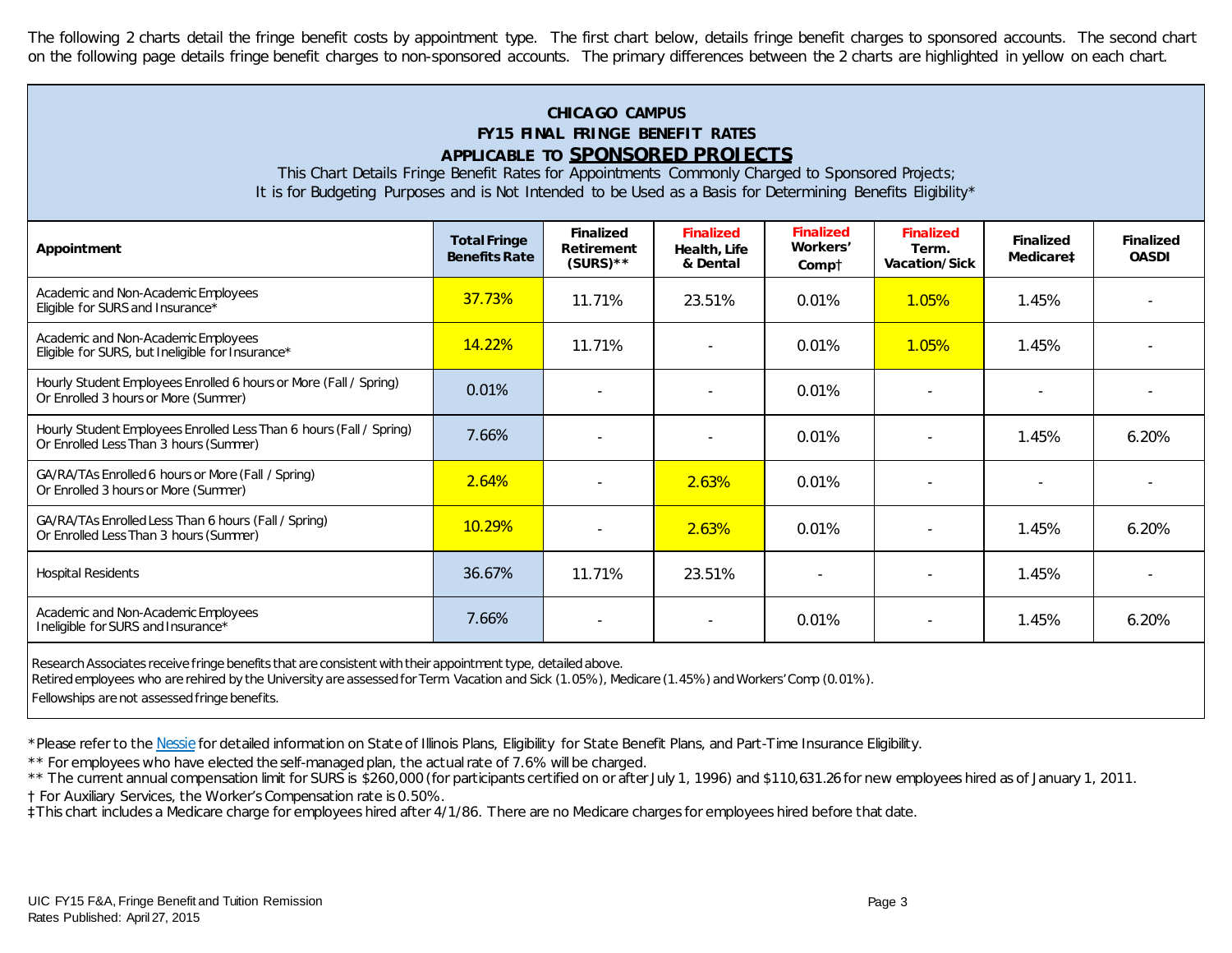## **CHICA GO CAMPUS FY15 FRINGE BENEFIT RATES APPLICABLE TO OTHER ASSESSED ACCOUNTS**

(ADMINISTRATIVE ALLOWANCES, ICR, PRIVATE UNRESTRICTED GIFTS, ETC)

This Chart Details Fringe Benefit Rates for Appointments Commonly Charged to Other Assessed Accounts;

It is for Budgeting Purposes and is Not Intended to be Used as a Basis for Determining Benefits Eligibility\*

| Appointment                                                                                                   | <b>Total Fringe</b><br><b>Benefits Rate</b> | <b>Finalized</b><br><b>Retirement</b><br>$(SURS)$ ** | <b>Finalized</b><br>Health, Life<br>& Dental | <b>Finalized</b><br>Workers'<br>Comp† | <b>Finalized</b><br>Term.<br><b>Vacation/Sick</b> | <b>Finalized</b><br>Medicare‡ | <b>Finalized</b><br><b>OASDI</b> |
|---------------------------------------------------------------------------------------------------------------|---------------------------------------------|------------------------------------------------------|----------------------------------------------|---------------------------------------|---------------------------------------------------|-------------------------------|----------------------------------|
| Academic and Non-Academic Employees<br>Eligible for SURS and Insurance*                                       | 36.68%                                      | 11.71%                                               | 23.51%                                       | 0.01%                                 |                                                   | 1.45%                         |                                  |
| Academic and Non-Academic Employees<br>Eligible for SURS, but Ineligible for Insurance*                       | <b>13.17%</b>                               | 11.71%                                               |                                              | 0.01%                                 |                                                   | 1.45%                         |                                  |
| Hourly Student Employees Enrolled 6 hours or More<br>(Fall / Spring) Or Enrolled 3 hours or More (Summer)     | 0.01%                                       |                                                      |                                              | 0.01%                                 | $\blacksquare$                                    |                               |                                  |
| Hourly Student Employees Enrolled Less Than 6 hours<br>(Fall / Spring) Or Enrolled Less Than 3 hours (Summer) | 7.66%                                       |                                                      | $\overline{a}$                               | 0.01%                                 | $\blacksquare$                                    | 1.45%                         | $6.20\%$                         |
| GA/RA/TAs Enrolled 6 hours or More (Fall / Spring)<br>Or Enrolled 3 hours or More (Summer)                    | 0.01%                                       |                                                      |                                              | 0.01%                                 | $\blacksquare$                                    |                               |                                  |
| GA/RA/TAs Enrolled Less Than 6 hours (Fall / Spring)<br>Or Enrolled Less Than 3 hours (Summer)                | 7.66%                                       |                                                      |                                              | 0.01%                                 | $\blacksquare$                                    | 1.45%                         | $6.20\%$                         |
| <b>Hospital Residents</b>                                                                                     | 36.67%                                      | 11.71%                                               | 23.51%                                       |                                       | $\overline{\phantom{a}}$                          | 1.45%                         |                                  |
| Academic and Non-Academic Employees<br>Ineligible for SURS and Insurance*                                     | 7.66%                                       |                                                      |                                              | 0.01%                                 | $\overline{\phantom{a}}$                          | 1.45%                         | 6.20%                            |
| Research Associates receive fringe benefits that are consistent with their appointment type, detailed above.  |                                             |                                                      |                                              |                                       |                                                   |                               |                                  |

Retired employees who are rehired by the University are assessed for Term. Vacation and Sick (1.05%), Medicare (1.45%) and Workers' Comp (0.01%).

Fellowships are not assessed fringe benefits.

\*Please refer to th[e Nessie](http://nessie.uihr.uillinois.edu/cf/benefits/) for detailed information on State of Illinois Plans, Eligibility for State Benefit Plans, and Part-Time Insurance Eligibility.

\*\* For employees who have elected the self-managed plan, the actual rate of 7.6% will be charged.

\*\* The current annual compensation limit for SURS is \$260,000 (for participants certified on or after July 1, 1996) and \$110,631.20 for new employees hired as of January 1, 2011.

† For Auxiliary Services, the Worker's Compensation rate is 0.50%.

‡This chart includes a Medicare charge for employees hired after 4/1/86. There are no Medicare charges for employees hired before that date.